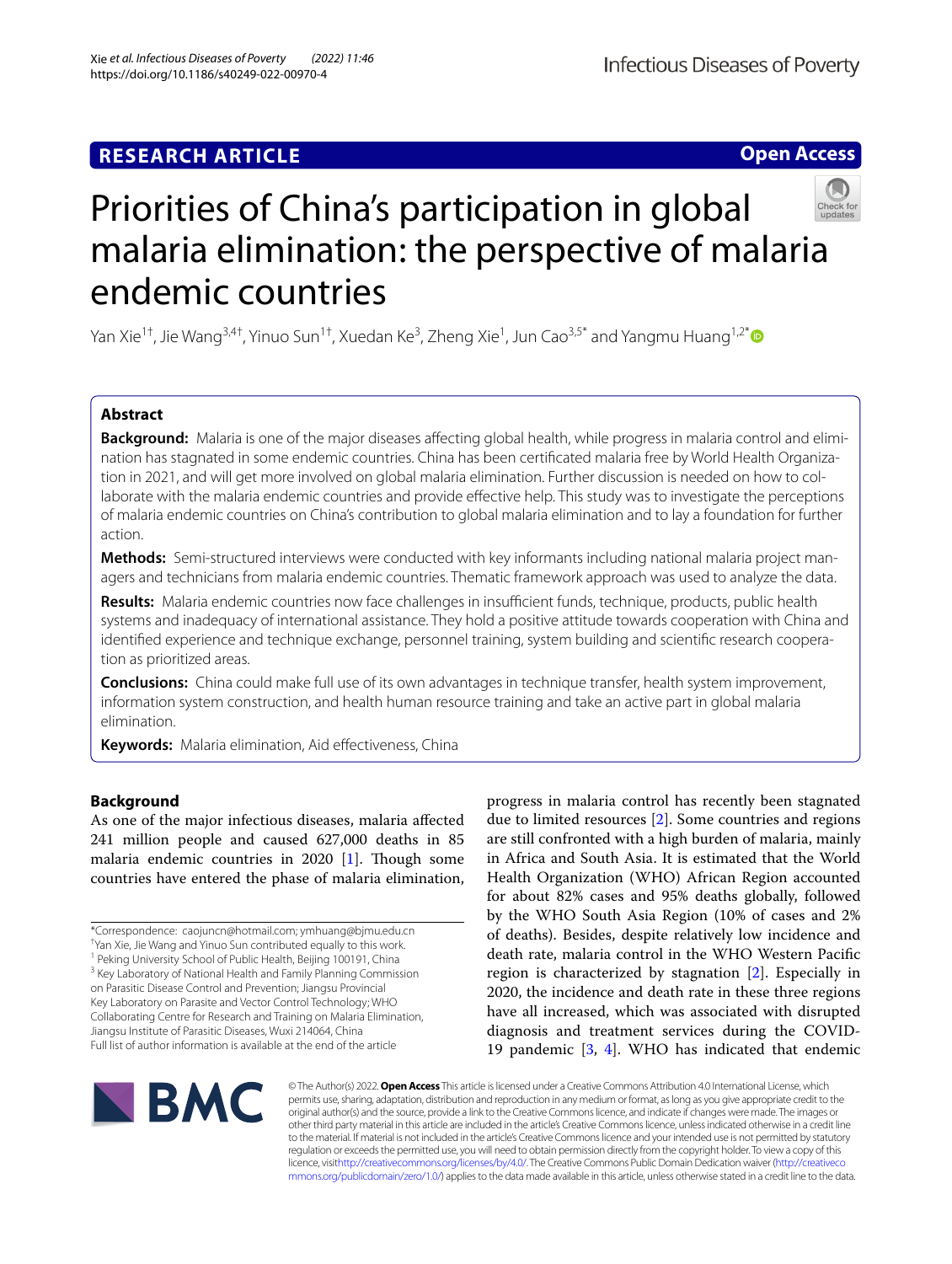countries tend to hold weak health system. It's difficult for them to adapt the global strategy to local context, as well as balance new health emergencies and malaria during pandemic. What's more, resistance to efective antimalarial drugs, insufficient fund and so on have posed an added challenge to malaria control in these regions [\[5](#page-6-4)[–7](#page-6-5)]. Thus, coordinated global action is urgently needed to incorporate new inputs and contributions from partners in funding, products, diagnosis, treatment, technique, and surveillance [\[8](#page-6-6)].

China, once a country sufering from a severe malaria epidemic, has worked for decades to realize the goal of malaria elimination by 2021 [[9\]](#page-6-7). With rich experiences in malaria elimination, China has formulated strategies and developed many high-quality and cost-efective antimalarial products [\[10](#page-6-8)]. It is believed that China could play a signifcant role in global malaria elimination, for its contribution of malaria elimination as a country with one-ffth of the world's population, its experiences such as the formulation of "1-3-7" norm and its great discovery of artemisinin and so on [[5\]](#page-6-4). In the context of increasing demand for international cooperation, China is willing to share the experience, technology and products with other epidemic countries along their way towards malaria elimination.

Malaria control has been a traditional key feld of China's health development assistance [[11\]](#page-6-9). With the recognition of China's malaria elimination, international collaboration on malarial control has been more prioritized recently. For example, the China–Africa Cooperation Forum has made malaria control cooperation a priority [[12](#page-6-10)]. During the past few decades, China aided malaria-endemic countries in various forms, mainly including donation of anti-malarial drugs, establishing antimalarial centers, carrying out training and intervention programs  $[11]$  $[11]$ , the effectiveness of which has been widely concerned. Both *Paris Declaration* and *Busan Declaration* have attached great importance to the role of recipient countries' participation and ownership in improving the efectiveness of aid, so implementing approaches need to be tailored to country-specifc situations and needs [[13,](#page-6-11) [14\]](#page-7-0). China's participation in global malaria elimination should base on full understanding of and respond to the needs of benefciary countries. By interviewing managers and experts from other malaria endemic countries, this study investigates the views of recipient countries on how China could participate in the global malaria elimination, so as to provide a basis for China to develop strategies for further action.

## **Methods**

## **Respondents**

Individuals who had been responsible for or involved in malaria control in malaria endemic countries were considered as key informants for this study. They were divided into three groups:  $(1)$  officers of health departments, (2) managers of malaria programs and (3) technicians in malaria-endemic countries.

## **Sampling strategy**

A survey was conducted on the participants of Seminar on Malaria Control for Developing Countries held by Jiangsu Institute of Parasitic Diseases. Purposive sampling was used to select malaria-endemic countries in diferent WHO regions. Based on the demographic characteristics of seminar participants, a total of three regions including 13 countries were involved in this study, and 1–3 respondents for each country and a total of 18 respondents were selected (Table [1](#page-1-0)).

## **Data collection**

Semi-structured interviews were used. Respondents were interviewed according to the topic guide in a quiet and independent room. With the consent of the respondents, interviews were tape recorded. All interviews were conducted in English and were based on the principle of information saturation. The first respondent was selected according to survey subject and the information was summarized by constant comparative method. The second respondent was selected by maximum diference scaling. Above steps were repeated until no more new information was available, and the investigation was complete.

## **Data analysis**

Interviews were transcribed verbatim into Word fles. The transcribed data were read and checked carefully for several times to ensure the accuracy. Then the thematic framework analysis was applied to analyze the data. Themes and subthemes were developed as

<span id="page-1-0"></span>**Table 1** Country distribution and number of respondents

| <b>WHO Region</b> | Malaria-endemic countries (number of respondents)                      |
|-------------------|------------------------------------------------------------------------|
| African           | Ethiopia (1), Gambia (1), Ghana (1), Malawi (2), Sudan (1), Zambia (3) |
| South-East Asia   | Nepal (1), Bangladesh (1), Myanmar (1)                                 |
| Western Pacific   | Malaysia (1), Cambodia (2), Laos (2), Vietnam (1)                      |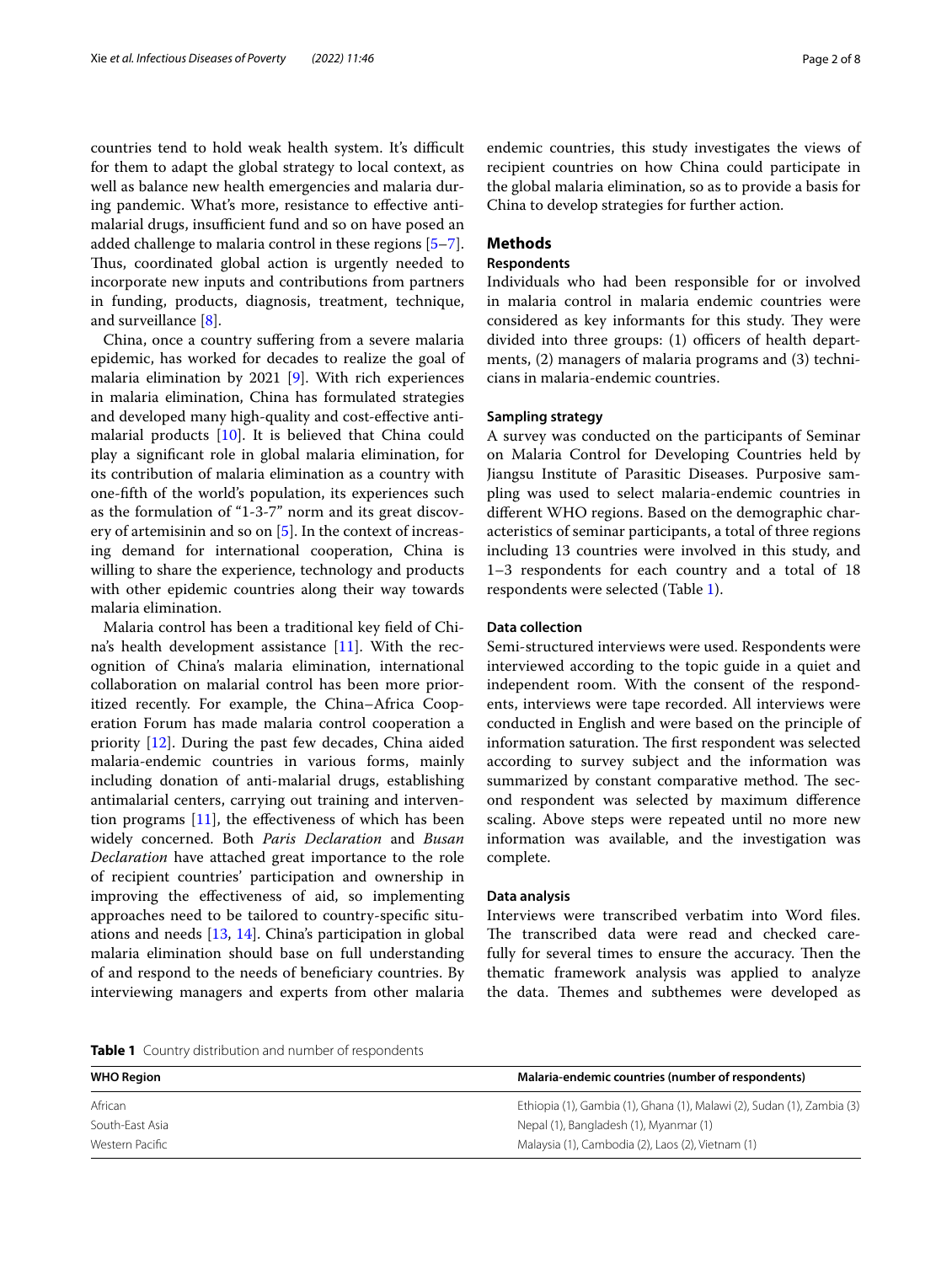follows (Table [2\)](#page-2-0) after multiple rounds of discussion by the research group. According to the coding table, the interview material was coded and key information was extracted to draw a conclusion.

## **Quality control**

We conducted systematic training for the interviewers before data collection. As for data analysis, the data were transcribed by two authors to ensure the accuracy. Thematic framework was developed after the discussion and consultation with experts. The coding process was conducted by two persons with comparation and revision, and cross checking was conducted by another author to ensure no codes were missed.

## **Results**

## **Participants**

A total of 18 key informants from diferent malariaendemic countries were interviewed, including 16 males and 2 females, aged between 30 and 50 years. Types, professional afliation and number of respondents were summarized in Table [3.](#page-2-1)

# **Major challenges in malaria elimination faced by the countries**

## *Shortage of funding*

The Global Fund to Fight AIDS, Tuberculosis and Malaria (hereinafter referred to as Global Fund) was the most important source of funding commonly mentioned by respondents. Respondents in Laos revealed that the Global Fund has reduced its budget and that *"Global Fund played the dominant role 5 years ago, but now the government takes its place"* (antimalarial programme manager). Bangladesh respondent said funding was relatively insufficient based on its large population. Malaysia respondent denoted that concerns and investments in malaria were limited due to the needs for other infectious diseases such as dengue fever, as well as chronic diseases. Many recipient countries of the Global Fund mentioned that once malaria burden fell or progress stalled, attention and focus would disappear, further investment would be difficult to obtain, therefore the sustainability of funding failed to be assured.

## *Insufficient technical personnel*

In general, both quantity and quality of health workers in malaria-endemic countries are insufficient. Qualitatively, certain lack is identifed in the ability of feld workers. And in terms of quantity, there is no adequate highlevel talents and laboratory technicians. In African and

## <span id="page-2-0"></span>**Table 2** Thematic framework

| <b>Theme</b>                                                     | Subtheme                                                                                                                                                                                                                           |
|------------------------------------------------------------------|------------------------------------------------------------------------------------------------------------------------------------------------------------------------------------------------------------------------------------|
| 1 Major challenges in malaria elimination faced by the countries | 1.1 Shortage of funding<br>1.2 Insufficient technical personnel<br>1.3 Challenges on vector control<br>1.4 Lack of anti-malaria products<br>1.5 Challenges on universal health coverage<br>1.6 Unsound malaria surveillance system |
| 2 Problems in existing forms of international assistance         | 2.1 Challenges in Global Fund's support<br>2.2 Problems in WHO's technical assistance                                                                                                                                              |
| 3 Priorities of China's participation                            | 3.1 Experience and technique sharing<br>3.2 Health human resource training<br>3.3 Public health system building<br>3.4 Scientific research cooperation                                                                             |

<span id="page-2-1"></span>

| Table 3 Type and number of respondents |  |
|----------------------------------------|--|
|----------------------------------------|--|

| Types of respondents                  | <b>Affiliation</b>                 | <b>Number</b> |
|---------------------------------------|------------------------------------|---------------|
| Officers in Health Departments        | National office                    |               |
|                                       | Regional office                    |               |
| Managers of national malaria programs | Provincial and regional office     |               |
|                                       | District office                    |               |
| Technicians and professionals         | Research institutions/universities |               |
|                                       | Hospitals/health facilities        |               |
|                                       |                                    |               |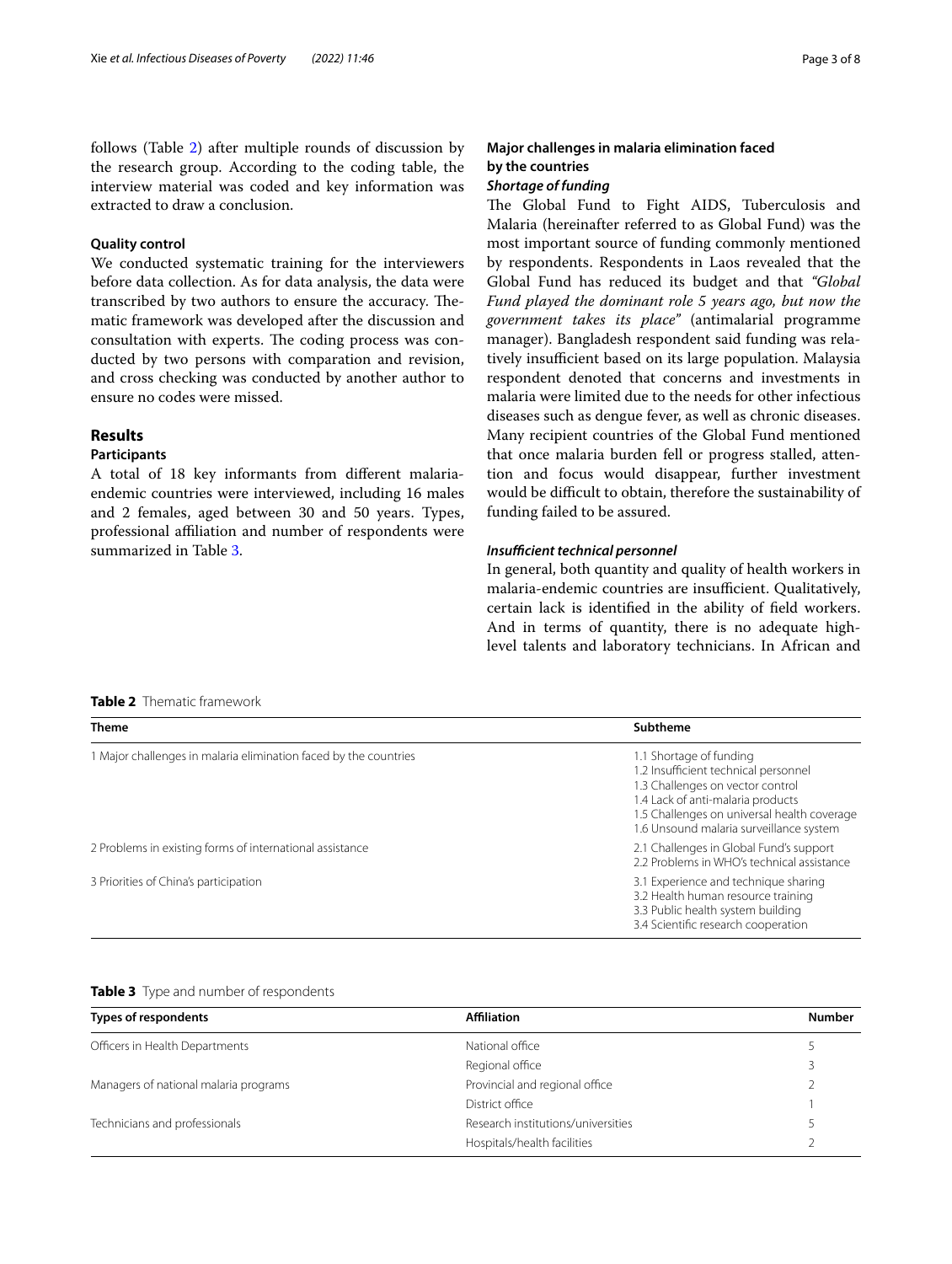South-East Asian countries, feld work is usually undertaken by volunteers, whose ability and motivation to work are relatively low. Besides, entomologists and senior experts of public health in these countries are deficient. Respondents of Ghana said that universities in Ghana were unable to provide such subjects education, while professionals trained abroad often chose to work in other countries for better working environment and salary. Many respondents also mentioned the lack of domestic training mechanism, and the challenge to attract and retain technical personnel who received foreign training.

### *Challenges on vector control*

Insecticide-treated mosquito net/long-lasting insecticidal net (ITN/LLIN) and indoor residual insecticide spraying (IRS) are two core vector control interventions. However, in Africa, it is very common that the coverage rate of mosquito nets is high but utilization rate is low, for which reasons can be summarized as follows: no bed for hanging mosquito nets; no accompanying education and instruction; wide spread of rumors, superstition and other adverse factor due to low literacy rate in rural areas; poor user experience due to bad smell of new mosquito nets.

And as for insecticide spraying, volunteers must take along pesticides and tools to spray everywhere. It is hindered by unsuitable housing conditions, insufficient insecticides, insufficient health workers and poor transportation, et al. Respondents also noted that failure of project management to adapt to local conditions also reduced spraying efectiveness. For instance, in tropical Africa, spraying must be fnished before rainy season, but the right time is often missed because of funding and supplies delay.

## *Lack of antimalarial products*

Some respondents from Africa also mentioned that there were no adequate supplies of affordable and high-quality antimalarial products. Respondent from Sudan said that the domestic supply chain of diagnostic preparations, drugs, vaccines and vector control tools was imperfect, with varying degrees of invalidity and waste. In the production and supply of antimalarial products, insufficient involvement of private sectors, serious bureaucracy and corruption in public sectors and nonstandard product procurement have resulted in high price and difficult access. In African countries, drug research and development as well as local manufacturing capacity is weak, the antimalarials exposed to the respondents are all imported from different countries. The quality of antimalarial drugs from diferent sources varies greatly, and the therapeutic efect cannot be guaranteed.

## *Challenges on universal health coverage (UHC)*

In malaria-endemic countries, unequal access to health education, products, and interventions poses a huge challenge to the elimination of malaria. Many African countries indicated that the distance between health facilities in rural areas and between facilities and hospitals made it difficult to ensure vector control coverage or timely transport of severe malaria patients. A large number of residents in South-East Asian countries live and work in remote mountainous areas, which makes interventions inaccessible to high-risk population. Border malaria due to population movements as cross border, migrants, abroad and uncontrolled seasonal workers is also a common challenge in this region. Imported malaria has gradually become a difficulty in malaria control.

### *Unsound malaria surveillance system*

Malaria surveillance system in malaria-endemic countries is poorly developed, of which the weaknesses arisen from community level. Respondents of Ethiopia stated that "*real-time surveillance must be carried out at the community level, but it has not been implemented properly*" (officer in health ministry). The current lack of initiative and credibility in community case reporting is not confned to areas of high transmission. According to respondents of Myanmar, *"most tests in low-transmission areas are negative, which negatively afect motivation of volunteers and diagnostic accuracy."* (manager of infectious disease project). Respondents of Bangladesh and Vietnam said they didn't have essential network, computers and mobile phones in communities needed for real-time reporting. In Vietnam, 2-3-7 strategy instead of 1-3-7 norm is used, since it is not possible to complete a report by telephone or text message within 1 day without modern equipments. Active case detection (ACD) is required in areas or populations with limited access to health care to eliminate malaria, whereas respondents of Malawi stated *"now we can only do passive case detection"* (public health professional, male, 38). These countries also have difficulty in managing and using the surveillance data, as one respondent mentioned that "*we just collect data, we're not using it"* (district health officer).

## **Challenges in existing forms of international assistance** *Challenges in Global Fund's support*

Most respondents regard Global Fund as large-scale investment, which provides a great number of mosquito nets, insecticides, antimalarials, rapid diagnostic test agents and other products, but there are problems in the way of money distribution and management. Managers of malaria projects pointed out that there were gaps between planning and the actual needs due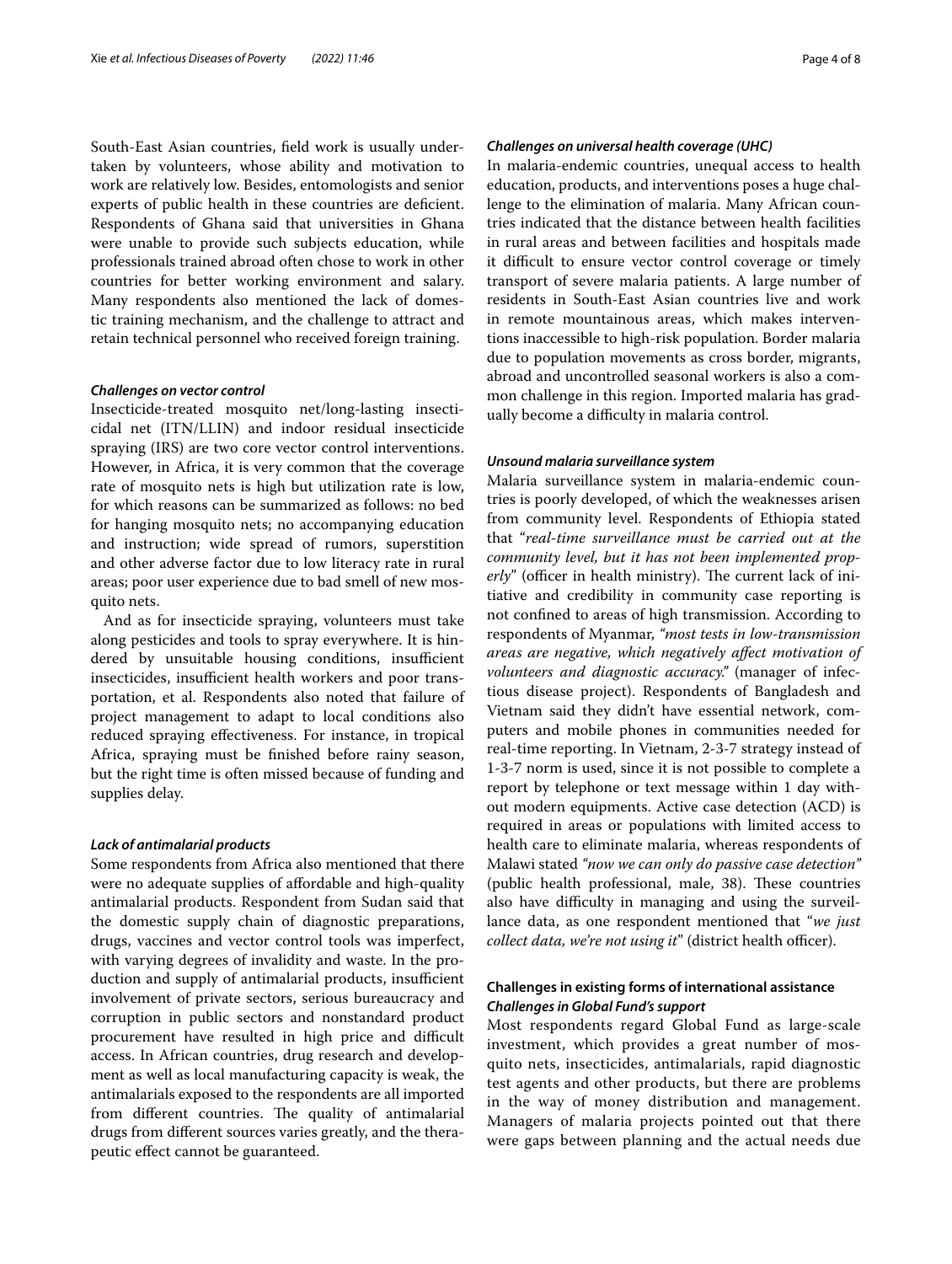to inadequate research. They also pointed out that money from Global Fund usually specifed the usage without meeting the real need. In addition, funding application process usually takes a long time, and cannot remain predictable and sustainable, resulting in delayed intervention or suspended programme. Zambia and other African countries complained about the internal management of the Global Fund, arguing that a large amount of money was consumed by unnecessary meetings and activities.

### *Problems in WHO's technical assistance*

Technical support in malaria-endemic countries is mainly provided by the WHO. According to respondents of African countries, the WHO's documents were mechanically copied by most countries and there was a lack of coordination and guidance from WHO. They also indicated that frontline health workers were not involved in making national malaria strategic plan, so there was lack of practical feedback. One respondent said *"Some of the challenges proposed by national malaria strategic plan are real, but some are hypothetical without evidence."* (district-level health officer). Moreover, project implementers in recipient countries lack ownership and are often forced to stop current work and quickly adopted the new instruction. Respondents of Sudan and Ghana also pointed out that WHO usually tended to focus on areas with high disease burden, but ignored areas with low disease burden, which was not conducive to achieving the goal of malaria elimination.

## **Priorities of China's participation** *Experience and technique sharing*

Experience and technique sharing are what respondents of all countries expect most from China. In their opinion, China's own successful experience in malaria control makes its advantage compared to other partners or leaders in global malaria elimination. Respondents stated that compared to funding support, *"sharing your experience and techniques is more valuable to us"* (manager of infectious disease programme). Many respondents believed that China's success could be replicated in their countries since they are all developing countries with similar history of malaria epidemic. Many countries entering the stage of malaria elimination like Vietnam showed their interest in China's "1-3-7" norm, while Malawi expect China to help the implementation of mass drug administration (MDA). Respondents said that current technical strategies fail to receive specifc guidelines from WHO, and China could provide rich experience in developing and applying appropriate strategies.

## *Health human resource training*

Capacity building is urgently needed in malaria-endemic countries and there is a great need for health human resources training. As for who should be trained, respondents who works as laboratory stafs said they needed to train more technicians to operate microscopes and PCR. District-level health officers indicated a need to train project executors to think in the context of public health and conduct epidemiological investigation to provide evidence for decision-making. Also, one respondent believed that to improve the efficiency of training, high-level officers should be trained first, for they had infuence in policy making to promote the malaria control framework in the country. As for the form of training, respondents suggested both inviting Chinese experts to their countries and sending personnel to China were appropriate. But they also mentioned that providing lectures in their country would be more benefcial and costefective than sending personnel to China, especially for mass personnel training. In addition, some respondents mentioned that there were language barriers in the current training held by China, and they expected better communication in future trainings.

## *Public health system building*

The needs of public health systems building in malariaendemic countries mainly focused on disease control network, surveillance, emergency care and health information system. Respondent of Bangladesh said, *"we want support from China on how we can develop this excellent CDC network from national level to township level"* (surgeon). Respondents in Ethiopia said they needed China's help with "*community-based real-time surveillance and response systems*". Respondent from Sudan recommended the Chinese government to support them in emergency care so as to respond quickly to new cases (hospital director). Several respondents from Africa suggested that China help improve the utilization of health information because in their countries they have collected large amounts of data but had no the ability to analyze and use them properly.

#### *Scientifc research cooperation*

There is a great need for malaria-endemic countries to collaborate with China in joint case diagnosis and research for difficult and complicated cases. Respondents mentioned that there are limited scientifc research in their countries which makes it difficult to deal with complex and changing situation of the disease. One respondent stated that in his country, there was no specialized research institute for parasitic diseases, and China's help for establishing such institute would increase their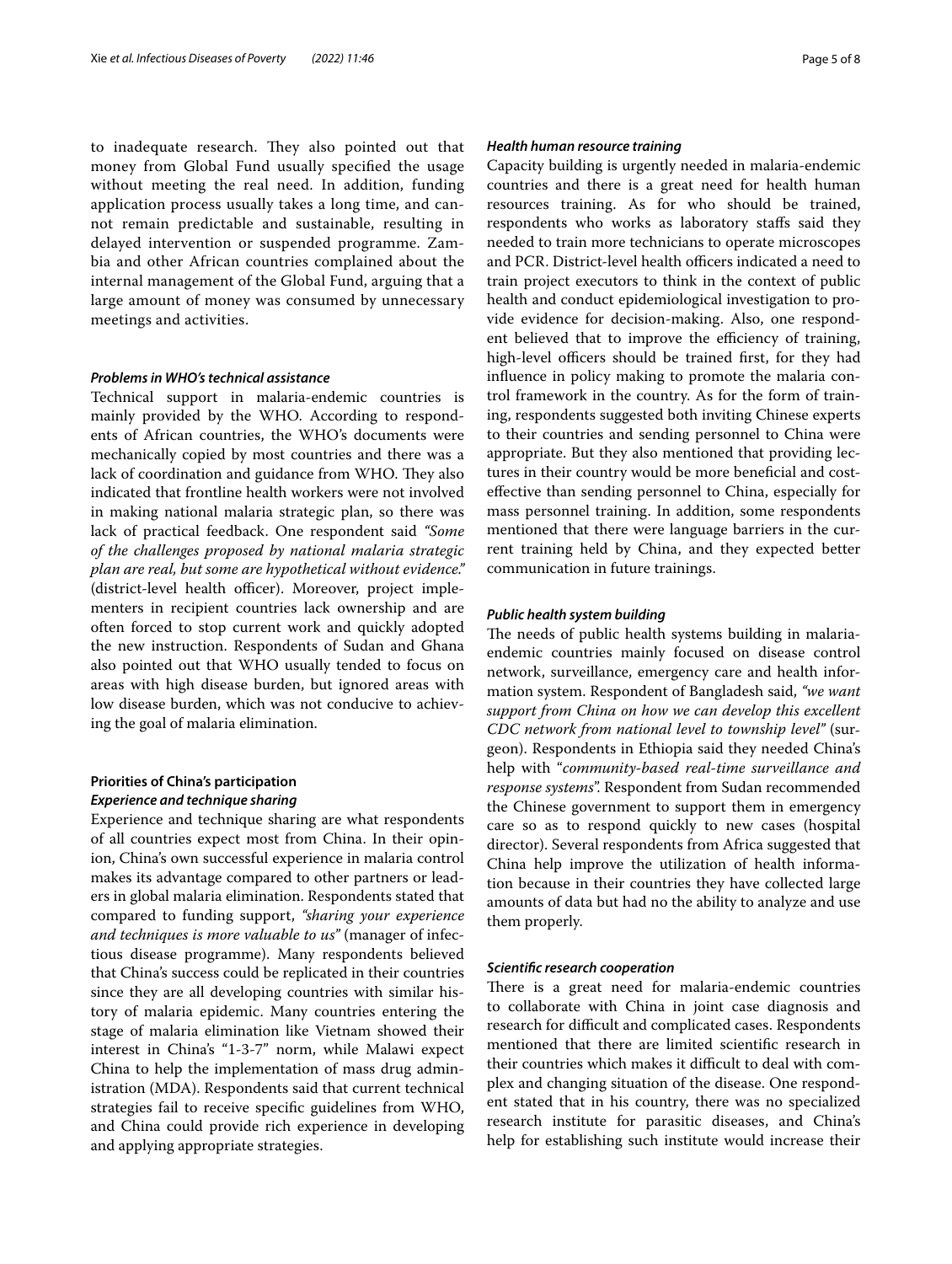capacity to control and eliminate malaria. In the Greater Mekong Sub-region facing the challenge of artemisinin resistance, respondents of Cambodia, Vietnam and Laos mentioned they were willing to conduct relevant research in their countries which need additional support (deputy director of laboratory). Some respondents from African countries pointed out the limitations of the current vector control-based strategies, and expressed their hope to collaboratively carry out pilot projects to develop more localized strategies.

## **Discussion**

In the hope of increasing the participation and ownership of malaria-endemic countries in improving the efectiveness of aid, this qualitative study provides a comprehensive analysis of the current challenges to malaria control and elimination in malaria-endemic countries—and summarized the prioritized areas in which China could contribute to the global eforts.

In general, the results indicated that major challenges in malaria elimination faced by the countries fall in shortage of funding, technology and antimalarial products; unequal access to health education, products, and interventions; and unsound surveillance system. Nevertheless, malaria-endemic regions with various status quo are confronted with diferent urgent need. Specifcally, in African countries, rely heavily on the multichannel imported anti-malarial product without guaranteed quality and efect due to inadequate research and development capacity. In addition, a greater concern is independently emerging in artemisinin resistance  $[15, 16]$  $[15, 16]$  $[15, 16]$  $[15, 16]$ . Thus, for African countries with high malaria transmission, an immediate priority is to ensure the availability of efective anti-malaria products. While in South-East Asian countries entering elimination phase, the main challenge is the gap between their current capacity and what is needed for elimination, which requires upgraded surveillance and more specifc diagnosis, etc. Goals and strategies in diferent stages of malaria control vary greatly [[17\]](#page-7-3). China's experiences accumulated during malaria control and elimination phases, could help classify the endemic areas by local conditions and provide specifc assistance strategies accordingly.

Though concerted efforts have been made by countries and global partners, some challenges are manifested from current assistance, such as the lacking ownership of recipient countries for assistance programs. For a long time, the international aid system is dominated by donor countries, which is proven less effective  $[18]$  $[18]$  $[18]$ . Firstly, assistant priorities put up by donor countries sometimes diverge from the actual need. For example, the Global Fund promote the vector control, whereas reviews about mass distribution campaigns in Malawi show that a single intervention-based approach for vector control cannot have optimal impact in areas with high malaria transmission [[19](#page-7-5)]. Efective and sustainable vector control can only be achieved through coordinated and integrated management, with improved resistance management and health education. Secondly, vertical programs that directly executed by international agencies or organizations are often difficult to integrate with weak local health systems. The International Association of National Public Health Institutions has demonstrated that in lowresource countries, country-led public health institutions are the best way to ensure the self-sufficient and sustainable systems over the long term  $[20]$  $[20]$ . Therefore, it's crucial for donors to return the ownership of assistance programs to recipient countries, especially endow their participation in the development of evidence-based strategies.

The COVID-19 pandemic has presented additional challenges for malaria control. Although many donors have helped malaria-countries to maintain essential health services by providing greater fexibility in the allocation of disease specifc funds, most endemic countries failed to maintain essential health services in the context of COVID-19. Service disruption extended to several aspects including the provision of interventions and surveillance. Firstly, the supply chain for treatments has experienced disruptions due to transport interruption domestic and overseas, leading to the poor accessibility of health commodities. Secondly, unsound surveillance was unable to cope with double pressures of COVID-19 and malaria, so the limitations on data have seriously challenging the patients tracing, diagnosis and treatment. COVID-19 pandemic further highlights the importance of malaria aid for these malaria endemic countries.

China's experience in malaria elimination have been proved to be conductive in assisting countries with high malaria burden  $[21]$  $[21]$ . Given the urgency of providing targeted assistance for malaria endemic countries during COVID-19 pandemic and the priorities of China's assistance identifed in our study, we believe China could contribute mainly on technology, health system, information system, and human resources, et al. Specifc recommendations are as follows: to promote the innovation and access of anti-malaria products, specifcally to promote technology transfer and localized production of artemisinin-based drugs. To combine malaria interventions with the construction of health systems, help to build local three-level health service network so as to achieve sustainable development of assistance programmes. To provide technical support for building health information systems, and improving ability for surveillance and data utilization at all levels for better evidence-based decision-making. To carry out personnel training including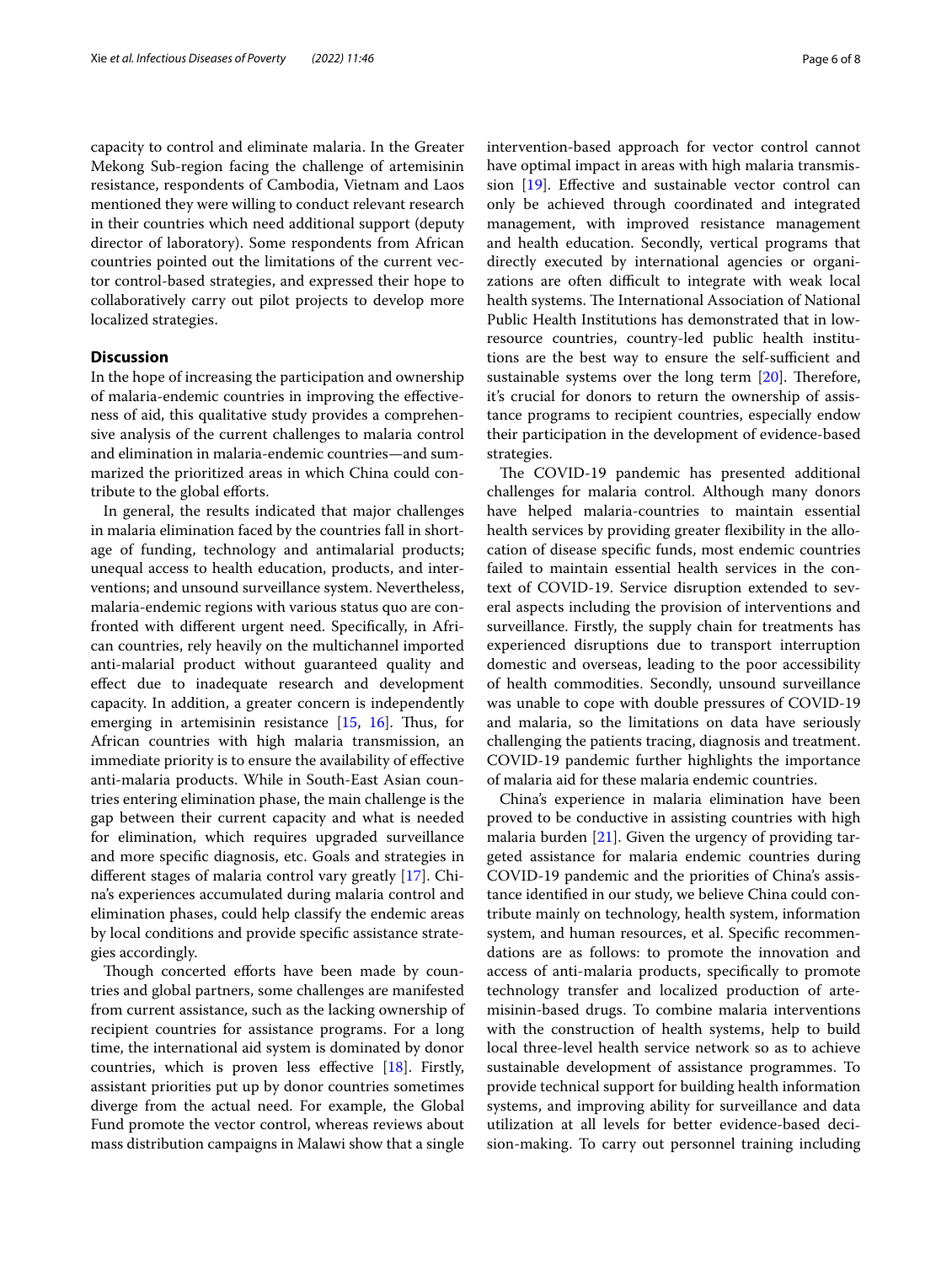laboratory operation training, project management training, as well as malaria relevant scientifc cooperation through universities and research institutes. In addition to bilateral cooperation, China could contribute to multilateral South-South cooperation as well as regional and international cooperation. To strengthen cooperation with WHO and other aid agencies in joint efforts to mitigate disruptions to malaria services during the pandemic, conduct research based on the national conditions, and formulate targeted malaria intervention plans based on the national strategic plan.

This study interviewed with officers in health departments, managers of national malaria programs and technicians and professionals in malaria-endemic regions may increase the authority and reliability of the results. However, it was conducted prior to COVID-19 pandemic in 2018, so the challenges and problems facing endemic countries may aggravate in the context of pandemic. We may underestimate the seriousness of current situation and ignore some emerging threat in these regions. What's more, due to the limited participants of the seminar, the selected areas did not cover all the endemic regions around the world such as Eastern Mediterranean region and region of Americas, and to some extent, the results were not representative of all the endemic regions.

## **Conclusions**

The increasing threats and challenges in funding, technology and human source have posed a tremendous obstacle for malaria endemic countries. China could take an active part in global malaria elimination, and cooperate with malaria endemic countries on including, but not limited to technique transfer, health system improvement, information system construction, and health human resource training. Possessing rich experience of achieving zero malaria cases from 30 million, China could promote the process towards malaria elimination in endemic countries, and also provide concerted assistance along with other international parties.

#### **Acknowledgements**

The study was conducted through the Seminar on Malaria Control for Developing Countries held by Jiangsu Institute of Parasitic Diseases. We would like to extend great thanks to all the officers, managers and technicians involved in our interviews. And we also express the gratitude to working personnel from Jiangsu Institute of Parasitic Diseases for their assistance.

#### **Author contributions**

XY, CJ, XZ contributed to the study design. XY, WJ, KXD, XZ, and CJ carried out the interviews and conducted the thematic analysis. XY drafted the initial paper with input from all authors. HYM, WJ and SYN reviewed and edited the initial paper. All authors read and approved the fnal manuscript.

#### **Funding**

This work was supported by Bill & Melinda Gates Foundation: No. INV-018913, National Natural Science Foundation of China for Youth: No. 71503015, the Global Health Capacity Building Project of Gates Foundation, "Strengthening Health through Science and Education" Project of Jiangsu.

#### **Availability of data and materials**

All data generated or analyzed during this study are included in this article.

#### **Declarations**

#### **Ethics approval and consent to participate**

This study was approved by the Ethics Committee of Jiangsu Institute of Parasitic Diseases, Wuxi, China.

#### **Consent for publication**

Not applicable.

#### **Competing interests**

The authors have declared that no competing interest exist.

#### **Author details**

<sup>1</sup> Peking University School of Public Health, Beijing 100191, China. <sup>2</sup>Institute for Global Health and Development of Peking University, Beijing 100191, China.<sup>3</sup> Key Laboratory of National Health and Family Planning Commission on Parasitic Disease Control and Prevention; Jiangsu Provincial Key Laboratory on Parasite and Vector Control Technology; WHO Collaborating Centre for Research and Training on Malaria Elimination, Jiangsu Institute of Parasitic Diseases, Wuxi 214064, China. <sup>4</sup> Ministry of Education Key Laboratory of Carbohydrate Chemistry and Biotechnology, School of Biotechnology, Jiangnan University, 1800 Lihu Avenue, Wuxi 214122, China. <sup>5</sup> Center for Global Health, School of Public Health, Nanjing Medical University, Nanjing 211166, China.

#### Received: 9 January 2022 Accepted: 8 April 2022 Published online: 20 April 2022

#### **References**

- <span id="page-6-0"></span>1. WHO. World malaria report 2021. 2021. [https://www.who.int/publicatio](https://www.who.int/publications/i/item/9789240040496) [ns/i/item/9789240040496.](https://www.who.int/publications/i/item/9789240040496) Accessed 21 Jan 2022.
- <span id="page-6-1"></span>2. WHO. World malaria report 2018. 2018. [https://www.who.int/teams/](https://www.who.int/teams/global-malaria-programme/reports/world-malaria-report-2018) [global-malaria-programme/reports/world-malaria-report-2018](https://www.who.int/teams/global-malaria-programme/reports/world-malaria-report-2018). Accessed 20 Dec 2021.
- <span id="page-6-2"></span>3. Weiss DJ, Bertozzi-Villa A, Rumisha SF, Amratia P, Arambepola R, Battle KE, et al. Indirect efects of the COVID-19 pandemic on malaria intervention coverage, morbidity, and mortality in Africa: a geospatial modelling analysis. Lancet Infect Dis. 2021;21(1):59–69.
- <span id="page-6-3"></span>4. WHO. The potential impact of health service disruption on the burden of malaria: a modelling analysis for countries in sub-Saharan Africa. 2018. [https://apps.who.int/iris/handle/10665/331845.](https://apps.who.int/iris/handle/10665/331845) 2020.
- <span id="page-6-4"></span>5. Zhu GD, Cao J. Progress and challenges in global malaria eradication. Chin J Schistosomiasis Control. 2019;31(01):19-22+52 (**in Chinese**).
- 6. Hemingway J, Ranson H, Magill A, Kolaczinski J, Fornadel C, Gimnig J, et al. Averting a malaria disaster: will insecticide resistance derail malaria control? Lancet. 2016;387:1785–8.
- <span id="page-6-5"></span>7. Dhiman S. Are malaria elimination efforts on right track? An analysis of gains achieved and challenges ahead. Infect Dis Poverty. 2019;8(01):14.
- <span id="page-6-6"></span>8. WHO. Global technical strategy for malaria 2016–2030. Geneva: WHO Press; 2015.
- <span id="page-6-7"></span>9. WHO. From 30 million cases to zero: China is certifed malaria-free by WHO. 2021. [https://www.who.int/news/item/30-06-2021-from-30-milli](https://www.who.int/news/item/30-06-2021-from-30-million-cases-to-zero-china-is-certified-malaria-free-by-who) [on-cases-to-zero-china-is-certifed-malaria-free-by-who.](https://www.who.int/news/item/30-06-2021-from-30-million-cases-to-zero-china-is-certified-malaria-free-by-who) Accessed 21 Dec 2021.
- <span id="page-6-8"></span>10. Tang LH, Gao Q. Malaria control and elimination in China. Shanghai: Shanghai Scientifc and Technical Publishers; 2013. (**in Chinese**).
- <span id="page-6-9"></span>11. The State Council Information Office of the People's Republic of China. White paper on China's Foreign Aid (2014). 2018. [http://www.scio.gov.](http://www.scio.gov.cn/zfbps/ndhf/2014/document/1375013/1375013.htm) [cn/zfbps/ndhf/2014/document/1375013/1375013.htm](http://www.scio.gov.cn/zfbps/ndhf/2014/document/1375013/1375013.htm). Accessed 24 Mar 2019. **(in Chinese)**.
- <span id="page-6-10"></span>12. Forum on China-Africa Cooperation. Forum on China Africa Cooperation—Beijing Action Plan (2019–2021). 2018. [https://www.focac.org/](https://www.focac.org/chn/zywx/zywj/t1592247.htm) [chn/zywx/zywj/t1592247.htm](https://www.focac.org/chn/zywx/zywj/t1592247.htm). Accessed 21 Dec 2021. **(in Chinese)**.
- <span id="page-6-11"></span>13. OECD. Paris declaration and Accra Agenda for Action [EB/OL]. 2019. [http://www.oecd.org/dac/efectiveness/parisdeclarationandaccraagenda](http://www.oecd.org/dac/effectiveness/parisdeclarationandaccraagendaforaction.htm) [foraction.htm](http://www.oecd.org/dac/effectiveness/parisdeclarationandaccraagendaforaction.htm). Accessed 21 Dec 2021. **(in Chinese)**.